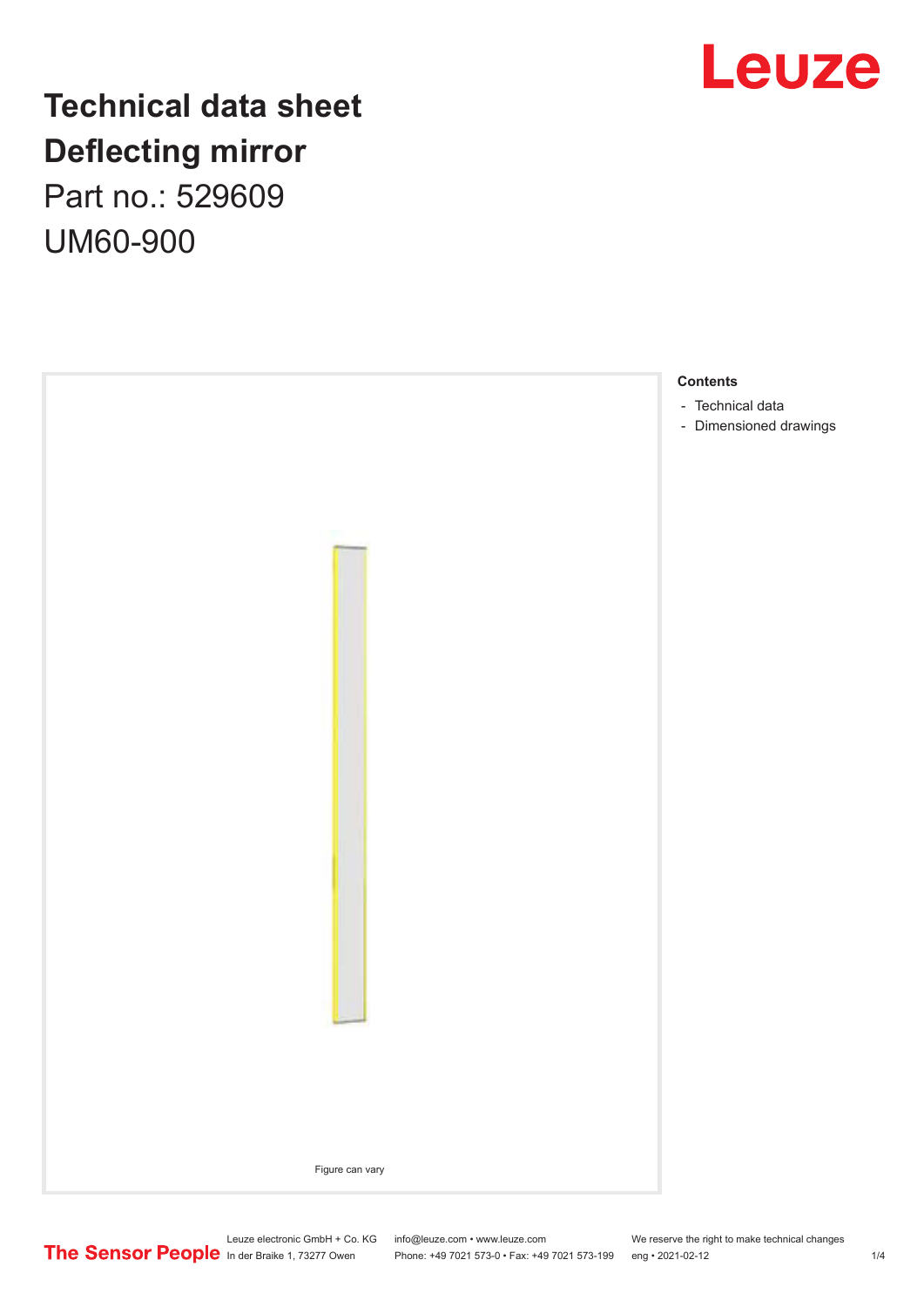## <span id="page-1-0"></span>**Technical data**

# Leuze

#### **Basic data**

| <b>Series</b>                | UM                                     |
|------------------------------|----------------------------------------|
| Type, columns and mirrors    | Deflecting mirror                      |
|                              |                                        |
| <b>Mechanical data</b>       |                                        |
| Dimension (W x H x L)        | 25 mm x 68 mm x 970 mm                 |
| Net weight                   | $1,720$ q                              |
| <b>Housing color</b>         | Yellow, RAL 1021                       |
| <b>Type of fastening</b>     | Groove mounting                        |
|                              | Swivel mount                           |
| Suitable for sensor          | MLC 500, MLC 300 safety light curtains |
| Protected field height up to | 900 mm                                 |
| Mirror length                | 960 mm                                 |

#### **Classification**

| <b>Customs tariff number</b> | 70099200 |
|------------------------------|----------|
| eCl@ss 5.1.4                 | 27279207 |
| eCl@ss 8.0                   | 27279207 |
| eCl@ss 9.0                   | 27273605 |
| eCl@ss 10.0                  | 27273605 |
| eCl@ss 11.0                  | 27273605 |
| <b>ETIM 5.0</b>              | EC002467 |
| <b>ETIM 6.0</b>              | EC002467 |
| <b>ETIM 7.0</b>              | EC002467 |
|                              |          |

# **Dimensioned drawings**

All dimensions in millimeters

#### Mirror





L Length =  $970$  mm

SL Mirror length = 960 mm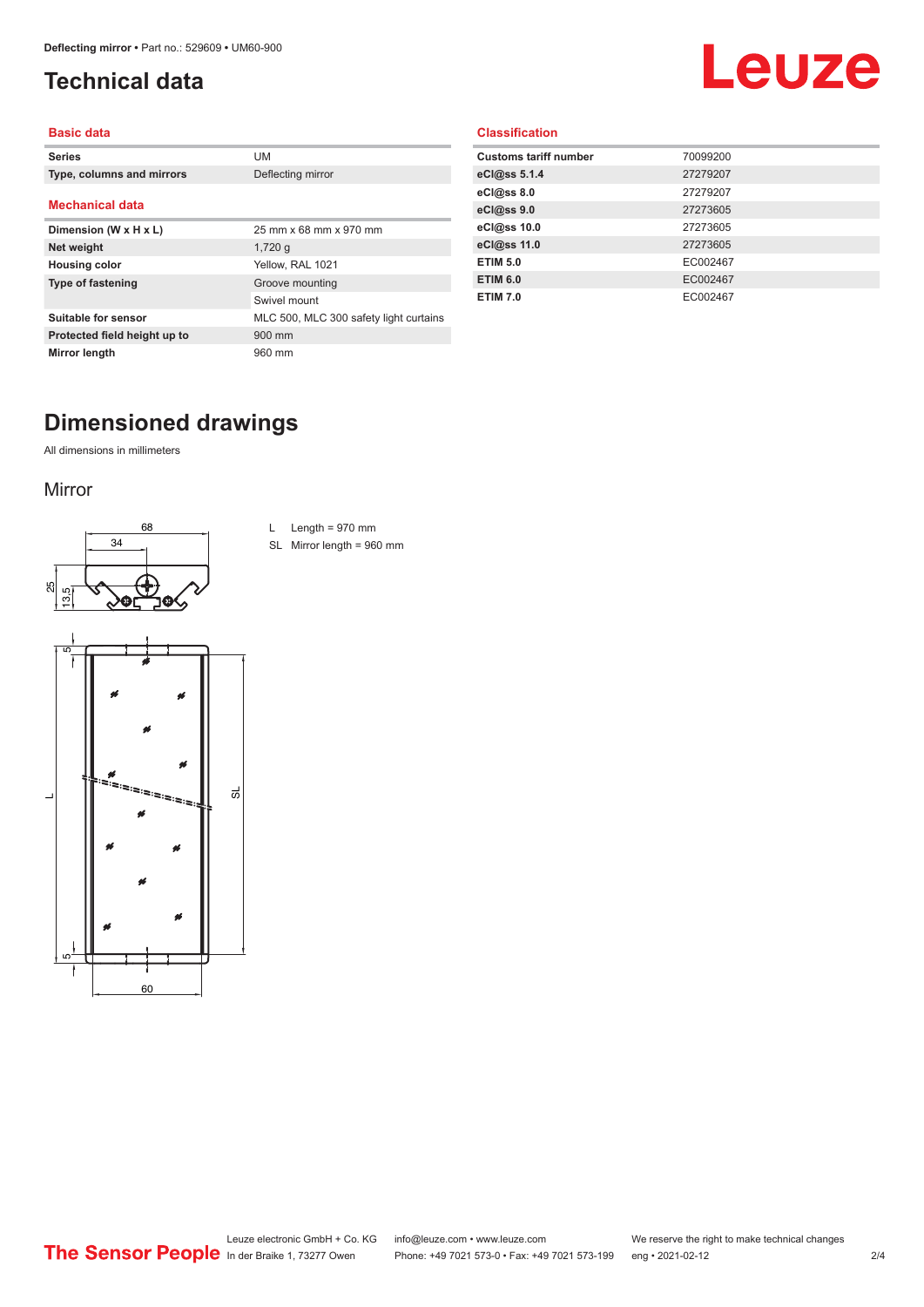# **Dimensioned drawings**

### Mounting distances



#### Mounting with BT-UM60 standard bracket



- B Rear side
- C Adjustable at an angle (0 90°)